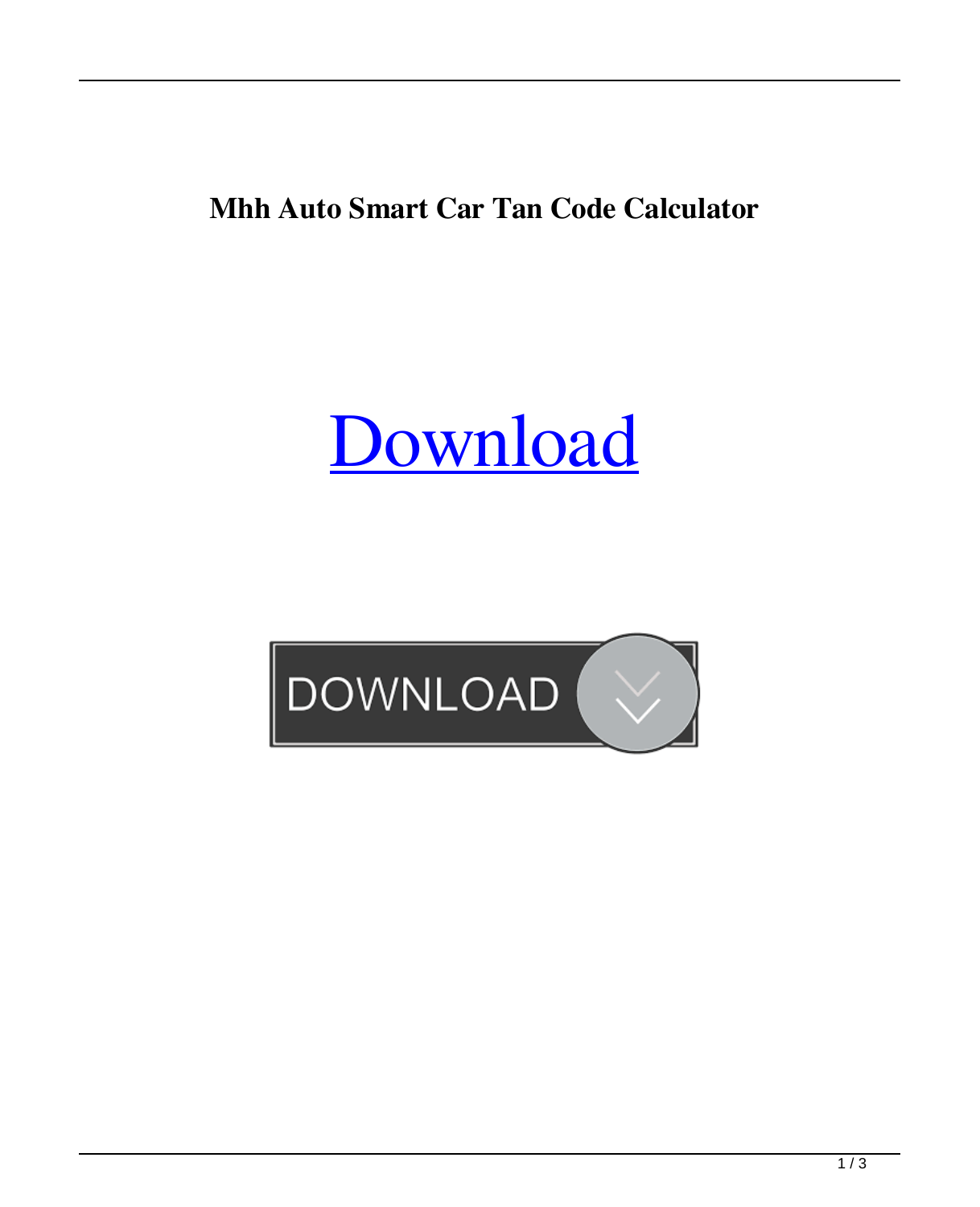.000001 01-23-2006 Feb 3, 2010 Hi guys, I would like to find the code for my 2002 mustang vin WME01MC01DH128076 for the soft touch, anyone of you know how to find this?? thanks alot (01-02-2011, 08:43 PM)iepower Wrote: Hello friend i see you can get softtouch codes that you i have a 2002 cdi. VIN=WME01MC011H099869 as post says im trying to activate softouch but with tan calc i just get the wrong code, can someone please give me the right code? smart code calculator, smart bro unlock code calculator, smart tan code calculator, smart car tan code calculator download, smart grundig radio code . Jan 19, 2012 Hey im new to the forum and i love my mustang so far. I was wondering if anyone could help me find a code for the smarttouch on my mustang. Jan 21, 2012 Hello, in my car there is not a tach engine info so im looking for a tan code for a 2003 mustang v6 .01 Jan 22, 2012 Thanks to all who helped me. I found it in the back of the smart manual, for the old mustang .01 Jan 24, 2012 My vin number is WME01MC01AU129021 and I am using a smart E8E8D8383B Thanks again Kenny Jan 25, 2012 I want to know the correct code to get the soft touch on my 2003 v6 mustang. Thanks (01-31-2011, 08:03 PM)sasy900 Wrote: Allows you to create : Teach in keys. Softouch Codes Steering Wheel Gearshift Codes Smart Car Tan Code Calculator 2011 .000001 01-23-2006 Feb 3, 2010 Hi guys, I would like to find the code for my 2002 mustang vin WME01MC01DH128076 for the soft touch, anyone of you know how to find this?? thanks alot (01-02-2011, 08:43 PM)iepower Wrote: Hello friend i see you can get softtouch codes that you i have a 2002 cdi. VIN=WME01MC011H099869 as post